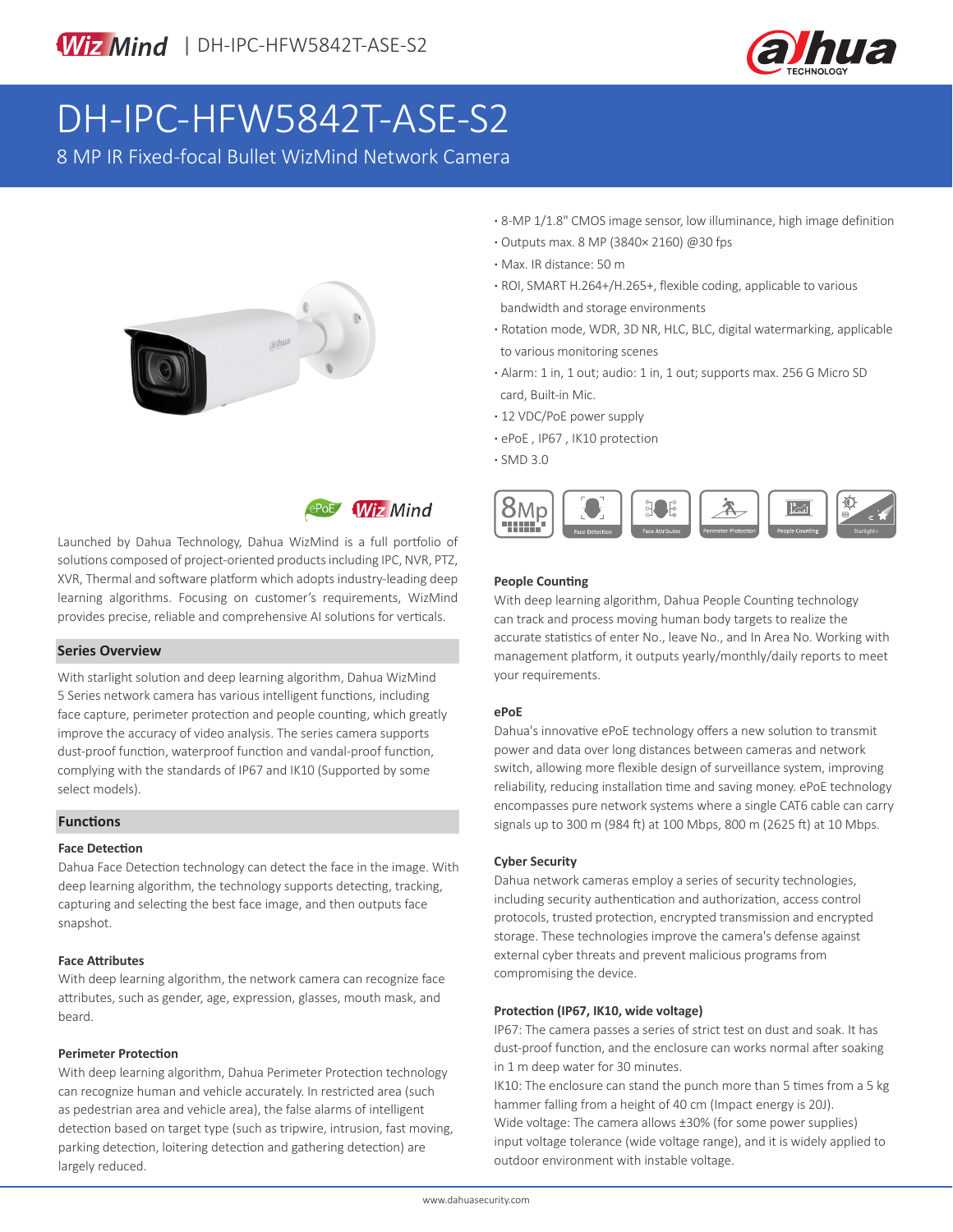# Wiz Mind | DH-IPC-HFW5842T-ASE-S2

| <b>Technical Specification</b>         |                      |                                                                                                                                                                 |                                                       |                     |                                |  | Face detection; track; snapshot optimization;<br>snapshot; face enhancement; face exposure; face |                                                                                                                                                                                                                                                                                                                                                                                                                                           |
|----------------------------------------|----------------------|-----------------------------------------------------------------------------------------------------------------------------------------------------------------|-------------------------------------------------------|---------------------|--------------------------------|--|--------------------------------------------------------------------------------------------------|-------------------------------------------------------------------------------------------------------------------------------------------------------------------------------------------------------------------------------------------------------------------------------------------------------------------------------------------------------------------------------------------------------------------------------------------|
| Camera                                 |                      |                                                                                                                                                                 |                                                       |                     |                                |  | Face Detection                                                                                   | matting setting: face, single inch photo; three                                                                                                                                                                                                                                                                                                                                                                                           |
| Image Sensor                           |                      | 1/1.8" CMOS                                                                                                                                                     |                                                       |                     |                                |  |                                                                                                  | snapshot methods: real-time snapshot, optimized<br>snapshot, quality priority snapshot; face angle filter;<br>optimization time setting                                                                                                                                                                                                                                                                                                   |
| 3840 (H) × 2160 (V)<br>Max. Resolution |                      |                                                                                                                                                                 |                                                       |                     |                                |  |                                                                                                  |                                                                                                                                                                                                                                                                                                                                                                                                                                           |
| <b>ROM</b>                             |                      |                                                                                                                                                                 | 128 MB                                                |                     |                                |  | People Counting                                                                                  | Support the counting of enter number, leave number<br>and pass number, and displaying and outputting<br>yearly/monthly/daily reports.<br>Support the counting of number in area, and 4 rules<br>configuration. Count number of people or stay time<br>and link alarm.<br>Support queue management, and 4 rules<br>configuration. Count number of people or stay time<br>and link alarm.<br>Work together with Smart NVR to perform refine |
| <b>RAM</b>                             |                      | 1 GB                                                                                                                                                            |                                                       |                     |                                |  |                                                                                                  |                                                                                                                                                                                                                                                                                                                                                                                                                                           |
| <b>Scanning System</b>                 |                      | Progressive                                                                                                                                                     |                                                       |                     |                                |  |                                                                                                  |                                                                                                                                                                                                                                                                                                                                                                                                                                           |
| <b>Electronic Shutter Speed</b>        |                      | Auto/Manual 1/3 s-1/100,000 s                                                                                                                                   |                                                       |                     |                                |  |                                                                                                  |                                                                                                                                                                                                                                                                                                                                                                                                                                           |
| Min. Illumination                      |                      | 0.004 Lux@F1.4 (Color, 30IRE)<br>0.0004 Lux@F1.4 (B/W, 30IRE)<br>0 lux (Illuminator on)                                                                         |                                                       |                     |                                |  |                                                                                                  |                                                                                                                                                                                                                                                                                                                                                                                                                                           |
| S/N Ratio                              |                      |                                                                                                                                                                 |                                                       |                     |                                |  | Intelligent Search                                                                               | intelligent search, event extraction and merging to<br>event videos.                                                                                                                                                                                                                                                                                                                                                                      |
| <b>Illumination Distance</b>           |                      | 2.8 mm: 30 m (98.4 ft)<br>3.6 mm: 30 m (98.4 ft)                                                                                                                |                                                       |                     |                                |  | Audio                                                                                            |                                                                                                                                                                                                                                                                                                                                                                                                                                           |
|                                        |                      | 6 mm: 50 m (164.0 ft)                                                                                                                                           |                                                       |                     |                                |  | <b>Built-in MIC</b>                                                                              | Yes                                                                                                                                                                                                                                                                                                                                                                                                                                       |
| Illuminator On/Off Control             |                      | Auto; manual                                                                                                                                                    |                                                       |                     |                                |  | Audio Compression                                                                                | PCM; G.711a; G.711Mu; G.726; G.723                                                                                                                                                                                                                                                                                                                                                                                                        |
| <b>Illuminator Number</b>              |                      | $4$ (IR)                                                                                                                                                        |                                                       |                     |                                |  | Video                                                                                            |                                                                                                                                                                                                                                                                                                                                                                                                                                           |
| Pan/Tilt/Rotation Range                |                      | Pan: 0°-360°<br>Tilt: 0°-90°<br>Rotation: 0°-360°                                                                                                               |                                                       |                     |                                |  | Video Compression                                                                                | H.265; H.264; H.264H; H.264B; MJPEG (Only supported<br>by the sub stream)                                                                                                                                                                                                                                                                                                                                                                 |
|                                        |                      |                                                                                                                                                                 |                                                       |                     |                                |  | <b>Smart Codec</b>                                                                               | Smart H.265+/H.264+                                                                                                                                                                                                                                                                                                                                                                                                                       |
| Lens                                   |                      |                                                                                                                                                                 |                                                       |                     |                                |  |                                                                                                  | Main stream: 3840× 2160 (1 fps-25/30 fps)<br>Sub stream: D1 (1 fps-25/30 fps)                                                                                                                                                                                                                                                                                                                                                             |
| Lens Type                              |                      | Fixed-focal<br>M16                                                                                                                                              |                                                       |                     |                                |  | Video Frame Rate                                                                                 | Third stream: 1080p (1 fps-25/30 fps)<br>*The values above are the max. frame rates of each                                                                                                                                                                                                                                                                                                                                               |
| Lens Mount<br>Focal Length             |                      | 2.8 mm; 3.6 mm; 6 mm                                                                                                                                            |                                                       |                     |                                |  |                                                                                                  | stream; for multiple streams, the values will be subjected<br>to the total encoding capacity.                                                                                                                                                                                                                                                                                                                                             |
| Max. Aperture                          |                      | F1.4                                                                                                                                                            |                                                       |                     |                                |  | <b>Stream Capability</b>                                                                         | 3 streams                                                                                                                                                                                                                                                                                                                                                                                                                                 |
| Field of View                          |                      | 2.8 mm: Horizontal 111°; Vertical 59°; Diagonal 131°<br>3.6 mm: Horizontal 87°; Vertical 47°; Diagonal 102°<br>6 mm: Horizontal 55°; Vertical 30°; Diagonal 64° |                                                       |                     |                                |  | Resolution                                                                                       | 3840 × 2160; 3072 × 2048; 3072 × 1728; 2592 × 1944;<br>2688 × 1520; 2048 × 1536; 2304 × 1296; 1080p (1920 ×<br>1080); 1.3 M (1280 × 960); 720p (1280 × 720); D1 (704<br>× 576/704 × 480); VGA (640 × 480); CIF (352 × 288/352                                                                                                                                                                                                             |
| Iris Control                           |                      |                                                                                                                                                                 |                                                       |                     |                                |  |                                                                                                  | $\times$ 240)                                                                                                                                                                                                                                                                                                                                                                                                                             |
|                                        | Close Focus Distance |                                                                                                                                                                 | 2.8 mm: $1.8$ m ( $5.9$ ft)<br>3.6 mm: 2.5 m (8.2 ft) |                     |                                |  | <b>Bit Rate Control</b>                                                                          | CBR/VBR                                                                                                                                                                                                                                                                                                                                                                                                                                   |
|                                        |                      | 6 mm: 4.3 m (14.1 ft)                                                                                                                                           |                                                       |                     |                                |  | Video Bit Rate                                                                                   | H.264: 3 kbps-20480 kbps<br>H.265: 3 kbps-20480 kbps                                                                                                                                                                                                                                                                                                                                                                                      |
|                                        | Lens                 | Detect                                                                                                                                                          | Observe                                               | Recognize           | Identify                       |  | Day/Night                                                                                        | Auto (ICR)/Color/B/W                                                                                                                                                                                                                                                                                                                                                                                                                      |
| <b>DORI</b><br>Distance                | $2.8 \text{ mm}$     | 85.4 m<br>(280.2 ft)                                                                                                                                            | 34.2 m<br>$(112.2 \text{ ft})$                        | 17.1 m<br>(56.1 ft) | 8.5 m<br>(27.9 ft)             |  | <b>BLC</b>                                                                                       | Yes                                                                                                                                                                                                                                                                                                                                                                                                                                       |
|                                        | 3.6 mm               | 106 m<br>(347.8 ft)                                                                                                                                             | 42.4 m<br>(139.1 ft)                                  | 21.2 m<br>(69.6 ft) | 10.6 <sub>m</sub><br>(34.8 ft) |  | <b>HLC</b>                                                                                       | Yes                                                                                                                                                                                                                                                                                                                                                                                                                                       |
|                                        | 6 mm                 | 164.8 m                                                                                                                                                         | 65.9 m                                                | 33 m                | 16.5 m                         |  | <b>WDR</b>                                                                                       | 120 dB                                                                                                                                                                                                                                                                                                                                                                                                                                    |
| Smart Event                            |                      | (540.7 ft)                                                                                                                                                      | (216.2 ft)                                            | (108.3 ft)          | $(54.1 \text{ ft})$            |  | White Balance                                                                                    | Auto; natural; street lamp; outdoor; manual; regional<br>custom                                                                                                                                                                                                                                                                                                                                                                           |
| <b>IVS</b>                             |                      | Abandoned object; missing object                                                                                                                                |                                                       |                     |                                |  | Gain Control                                                                                     | Auto; manual                                                                                                                                                                                                                                                                                                                                                                                                                              |
| Heat Map                               |                      |                                                                                                                                                                 |                                                       |                     |                                |  | Noise Reduction                                                                                  | 3D NR                                                                                                                                                                                                                                                                                                                                                                                                                                     |
|                                        |                      | Yes                                                                                                                                                             |                                                       |                     |                                |  | <b>Motion Detection</b>                                                                          | OFF/ON (4 areas, rectangular)                                                                                                                                                                                                                                                                                                                                                                                                             |

Professional, intelligent

IVS (Perimeter Protection)

Tripwire; intrusion; fast moving (the three functions support the classification and accurate detection of vehicle and human); loitering detection; people gathering; parking detection

| People Counting          | Support the counting of number in area, and 4 rules<br>configuration. Count number of people or stay time<br>and link alarm.<br>Support queue management, and 4 rules<br>configuration. Count number of people or stay time<br>and link alarm.                                |  |  |
|--------------------------|-------------------------------------------------------------------------------------------------------------------------------------------------------------------------------------------------------------------------------------------------------------------------------|--|--|
| Intelligent Search       | Work together with Smart NVR to perform refine<br>intelligent search, event extraction and merging to<br>event videos.                                                                                                                                                        |  |  |
| Audio                    |                                                                                                                                                                                                                                                                               |  |  |
| <b>Built-in MIC</b>      | Yes                                                                                                                                                                                                                                                                           |  |  |
| <b>Audio Compression</b> | PCM; G.711a; G.711Mu; G.726; G.723                                                                                                                                                                                                                                            |  |  |
| Video                    |                                                                                                                                                                                                                                                                               |  |  |
| Video Compression        | H.265; H.264; H.264H; H.264B; MJPEG (Only supported<br>by the sub stream)                                                                                                                                                                                                     |  |  |
| <b>Smart Codec</b>       | Smart H.265+/H.264+                                                                                                                                                                                                                                                           |  |  |
| Video Frame Rate         | Main stream: 3840× 2160 (1 fps-25/30 fps)<br>Sub stream: D1 (1 fps-25/30 fps)<br>Third stream: 1080p (1 fps-25/30 fps)<br>*The values above are the max. frame rates of each<br>stream; for multiple streams, the values will be subjected<br>to the total encoding capacity. |  |  |
| <b>Stream Capability</b> | 3 streams                                                                                                                                                                                                                                                                     |  |  |
| Resolution               | 3840 × 2160; 3072 × 2048; 3072 × 1728; 2592 × 1944;<br>2688 × 1520; 2048 × 1536; 2304 × 1296; 1080p (1920 ×<br>1080); 1.3 M (1280 × 960); 720p (1280 × 720); D1 (704<br>× 576/704 × 480); VGA (640 × 480); CIF (352 × 288/352<br>$\times$ 240)                                |  |  |
| <b>Bit Rate Control</b>  | CBR/VBR                                                                                                                                                                                                                                                                       |  |  |
| Video Bit Rate           | H.264: 3 kbps-20480 kbps<br>H.265: 3 kbps-20480 kbps                                                                                                                                                                                                                          |  |  |
| Day/Night                | Auto (ICR)/Color/B/W                                                                                                                                                                                                                                                          |  |  |
| BLC                      | Yes                                                                                                                                                                                                                                                                           |  |  |
| <b>HLC</b>               | Yes                                                                                                                                                                                                                                                                           |  |  |
| <b>WDR</b>               | 120 dB                                                                                                                                                                                                                                                                        |  |  |
| White Balance            | Auto; natural; street lamp; outdoor; manual; regional<br>custom                                                                                                                                                                                                               |  |  |
| Gain Control             | Auto; manual                                                                                                                                                                                                                                                                  |  |  |
| Noise Reduction          | 3D <sub>NR</sub>                                                                                                                                                                                                                                                              |  |  |
| <b>Motion Detection</b>  | OFF/ON (4 areas, rectangular)                                                                                                                                                                                                                                                 |  |  |
| Region of Interest (RoI) | Yes (4 areas)                                                                                                                                                                                                                                                                 |  |  |
| Defog                    | Yes                                                                                                                                                                                                                                                                           |  |  |
| <b>Image Rotation</b>    | 0°/90°/180°/270°(Support 90°/270° with 4M<br>resolution and lower)                                                                                                                                                                                                            |  |  |
| Mirror                   | Yes                                                                                                                                                                                                                                                                           |  |  |
|                          |                                                                                                                                                                                                                                                                               |  |  |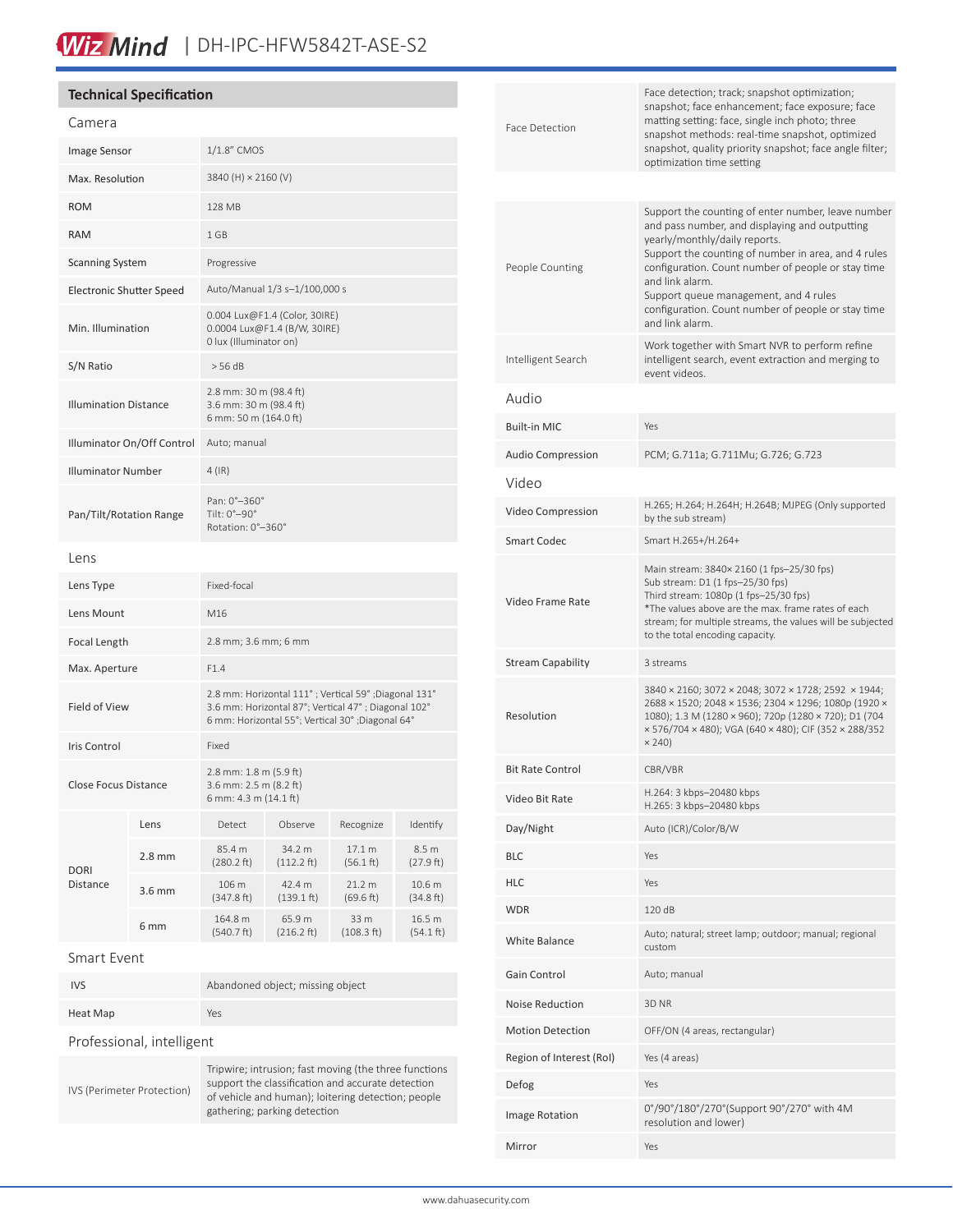### Wiz Mind | DH-IPC-HFW5842T-ASE-S2

| <b>Privacy Masking</b>       | 8 areas                                                                                                                                                                                                                                                                                                                                                                                                                                                                            |  |  |  |
|------------------------------|------------------------------------------------------------------------------------------------------------------------------------------------------------------------------------------------------------------------------------------------------------------------------------------------------------------------------------------------------------------------------------------------------------------------------------------------------------------------------------|--|--|--|
| Alarm                        |                                                                                                                                                                                                                                                                                                                                                                                                                                                                                    |  |  |  |
| Alarm Event                  | No SD card; SD card full; SD card error; network<br>disconnection; IP conflict; illegal access; motion<br>detection; video tampering; scene changing; intrusion;<br>tripwire; abandoned object; missing object; fast moving;<br>parking detection; loitering detection; people gathering;<br>input abnormal detection; intensity change detection;<br>people counting; face detection; people counting in<br>area; stay alarm; people No. exception detection; queue<br>management |  |  |  |
| Network                      |                                                                                                                                                                                                                                                                                                                                                                                                                                                                                    |  |  |  |
| Network Port                 | RJ-45 (10/100 Base-T)                                                                                                                                                                                                                                                                                                                                                                                                                                                              |  |  |  |
| SDK and API                  | Yes                                                                                                                                                                                                                                                                                                                                                                                                                                                                                |  |  |  |
| <b>Cyber Security</b>        | Video encryption; configuration encryption; Digest;<br>WSSE; account lockout; security logs; generation and<br>importing of X.509 certification; HTTPS; trusted boot;<br>trusted execution; trusted upgrade                                                                                                                                                                                                                                                                        |  |  |  |
| Network Protocol             | IPv4; IPv6; HTTP; HTTPS; TCP; UDP; ARP; RTP; RTSP;<br>RTCP; RTMP; SMTP; FTP; SFTP; DHCP; DNS; DDNS; QoS;<br>UPnP; NTP; Multicast; ICMP; IGMP; NFS; SAMBA; PPPoE;<br>802.1x; SNMP                                                                                                                                                                                                                                                                                                   |  |  |  |
| Interoperability             | ONVIF (Profile S/Profile G/Profile T); CGI; Milestone; P2P                                                                                                                                                                                                                                                                                                                                                                                                                         |  |  |  |
| User/Host                    | 20 (Total bandwidth: 80 M)                                                                                                                                                                                                                                                                                                                                                                                                                                                         |  |  |  |
| Storage                      | FTP; SFTP; Micro SD card (Support max. 256 G); NAS                                                                                                                                                                                                                                                                                                                                                                                                                                 |  |  |  |
| <b>Browser</b>               | IE: IE8 and later<br>Chrome<br>Firefox                                                                                                                                                                                                                                                                                                                                                                                                                                             |  |  |  |
| Management Software          | Smart PSS; DSS; DMSS                                                                                                                                                                                                                                                                                                                                                                                                                                                               |  |  |  |
| <b>Mobile Client</b>         | iOS; Android                                                                                                                                                                                                                                                                                                                                                                                                                                                                       |  |  |  |
| Certification                |                                                                                                                                                                                                                                                                                                                                                                                                                                                                                    |  |  |  |
| Certifications               | CE-LVD: EN62368-1<br>CE-EMC: Electromagnetic Compatibility Directive<br>2014/30/EU<br>FCC: 47 CFR FCC Part 15, Subpart B<br>UL/CUL: UL60950-1 CAN/CSA C22.2 No.60950-1-07                                                                                                                                                                                                                                                                                                          |  |  |  |
| Port                         |                                                                                                                                                                                                                                                                                                                                                                                                                                                                                    |  |  |  |
| Audio Input                  | 1 channel (RCA port)                                                                                                                                                                                                                                                                                                                                                                                                                                                               |  |  |  |
| <b>Audio Output</b>          | 1 channel (RCA port)                                                                                                                                                                                                                                                                                                                                                                                                                                                               |  |  |  |
| Alarm Input                  | 1 channel in: 5mA 3-5 VDC                                                                                                                                                                                                                                                                                                                                                                                                                                                          |  |  |  |
| Alarm Output                 | 1 channel out: 300 mA 12 VDC                                                                                                                                                                                                                                                                                                                                                                                                                                                       |  |  |  |
| Power                        |                                                                                                                                                                                                                                                                                                                                                                                                                                                                                    |  |  |  |
| Power Supply                 | 12 VDC (±30%)/PoE (802.3af)/ePoE                                                                                                                                                                                                                                                                                                                                                                                                                                                   |  |  |  |
| <b>Power Consumption</b>     | Basic power consumption: 3.9W (12 VDC); 4.8W (PoE)<br>Max. power consumption (H.265 + max. stream +<br>intelligent function + IR LED): 8.2W (12 VDC); 9.5W (PoE)                                                                                                                                                                                                                                                                                                                   |  |  |  |
| Environment                  |                                                                                                                                                                                                                                                                                                                                                                                                                                                                                    |  |  |  |
| <b>Operating Temperature</b> | -40°C to +60°C (-40°F to +140°F)/Less than 95% RH                                                                                                                                                                                                                                                                                                                                                                                                                                  |  |  |  |
| Storage Temperature          | $-40^{\circ}$ C to +60 $^{\circ}$ C (-40 $^{\circ}$ F to +140 $^{\circ}$ F)                                                                                                                                                                                                                                                                                                                                                                                                        |  |  |  |
| Protection                   | IP67; IK10                                                                                                                                                                                                                                                                                                                                                                                                                                                                         |  |  |  |

#### Structure

| Casing                    | Metal                                                |
|---------------------------|------------------------------------------------------|
| <b>Product Dimensions</b> | 244.1 mm × 79.0 mm × 75.9 mm (9.61" × 3.11" × 2.99") |
| Net Weight                | 0.815 kg (1.80 lb)                                   |
| <b>Gross Weight</b>       | 1.08 kg (2.38 lb)                                    |

#### **Ordering Information**

| Type                      | Model                             | Description                                               |  |
|---------------------------|-----------------------------------|-----------------------------------------------------------|--|
|                           | DH-IPC-HFW5842TP-ASF-<br>0280B-S2 | 8 MP IR Fixed-focal Bullet WizMind<br>Network Camera, PAL |  |
|                           | DH-IPC-HFW5842TP-ASF-<br>0360B-S2 | 8 MP IR Fixed-focal Bullet WizMind<br>Network Camera, PAL |  |
| 8 MP                      | DH-IPC-HFW5842TP-ASF-<br>0600B-S2 | 8 MP IR Fixed-focal Bullet WizMind<br>Network Camera, PAL |  |
| Camera                    | IPC-HEW5842TP-ASE-<br>0280B-S2    | 8 MP IR Fixed-focal Bullet WizMind<br>Network Camera, PAL |  |
|                           | IPC-HFW5842TP-ASF-<br>0360B-S2    | 8 MP IR Fixed-focal Bullet WizMind<br>Network Camera, PAL |  |
|                           | IPC-HFW5842TP-ASF-<br>0600B-S2    | 8 MP IR Fixed-focal Bullet WizMind<br>Network Camera, PAL |  |
|                           | PFA130-F                          | <b>Junction Box Bracket</b>                               |  |
|                           | <b>PFA152-F</b>                   | Pole Mount Bracket                                        |  |
| Accessories<br>(Optional) | <b>PFM321D</b>                    | 12 VDC 1A Power Adapter                                   |  |
|                           | LR1002-1ET/1EC                    | Single-port Long Reach Ethernet<br>over Coax Extender     |  |
|                           | PFM900-F                          | Integrated Mount Tester                                   |  |

#### **Accessories**

#### **Optional**



PFA130-E





Junction Box Bracket

PFA152-E Pole Mount Bracket

PFM321D 12 VDC 1 A Power Adapter



LR1002-1ET/1EC Single-port Long Reach Ethernet over Coax Extender



PFM900-E Integrated Mount Tester